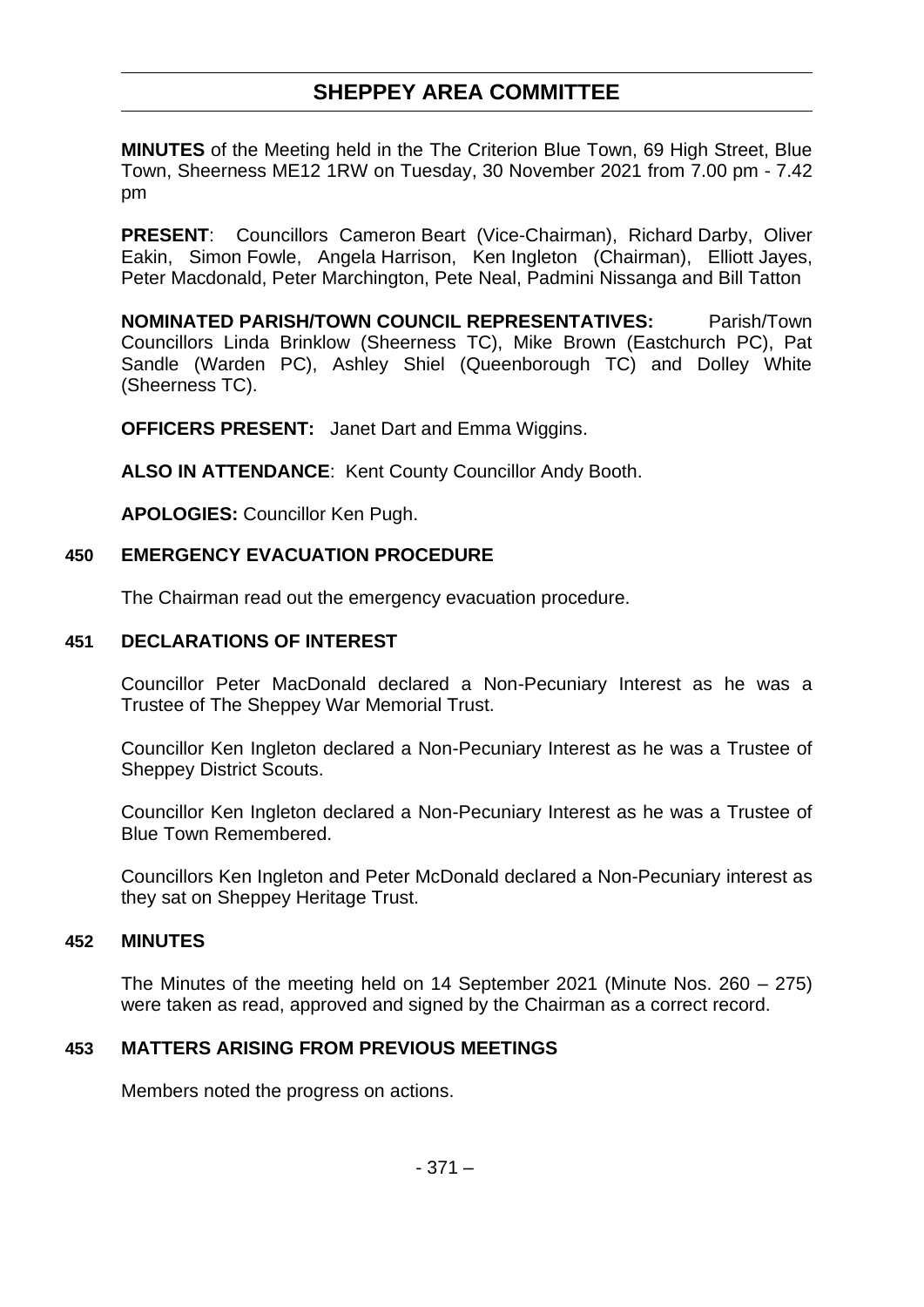Members were pleased to note the progress with Sheerness town centre regeneration.

#### **454 PUBLIC FORUM**

Parish Councillor Linda Brinklow spoke about housing quotas imposed by Government. She said the system of building housing first and then the infrastructure being put in after resulted in a lack of coherent planned systems for roads, paths and cycle paths. NHS and social care were not geared to meet the needs of the population. Public transport was not considered as essential to new developments and there was not enough social housing. She said that accelerating active travel would address many health issues in the community and Parish and Town Councils were concerned about their own areas and not the whole area. The Area Committee gave the opportunity for Parish and Town Councils to discuss these issues together.

Parish Councillor Mike Brown welcomed everyone to Blue Town. He spoke about the development of the Criterion and the run down state of Blue Town and asked that Swale Borough Council (SBC) looked at addressing these issues to make it into a place visitors would want to come to. A Member responded that the Sheerness Focus Clean Up Project was addressing these issues and an improvement should be seen in Spring 2022.

Parish Councillor Linda Brinklow raised a number of issues on behalf of Sheerness Town Council:

- An update was requested on the progress of replacing the lighting along the Promenade, Sheerness. The Director of Regeneration & Neighbourhoods responded that an allocation of £70,000 had been made by Cabinet towards the replacement of lighting across the Borough to LEDs. SBC were currently working through where this would be spent as it would not cover all of our lighting assets in one go. Town Councillor Dolley White asked if Sheerness Town Council could be involved in the decision making and suggested partners such as the Police should be involved to help with issues such as anti-social behaviour.
- An update was requested on replacing Neptune Terrace steps with a slope. The Director of Regeneration & Neighbourhoods responded that this was a Sheerness Town Council project and SBC understood they had submitted plans to the Environment Agency (EA) on 14<sup>th</sup> October 2021. A Member added that two EA officers were going to look at the site.
- Could the flood gates at Beachfields & the Catholic Church be kept open all year round and only shut when there were storms and high spring tides which would allow access for disabled people, bikes and buggies? The Director of Regeneration & Neighbourhoods responded that SBC only had limited funds to cover the contractor costs for opening and closing of flood gates over the year so it was unlikely that regular responsive situations could be facilitated. However, SBC would take this away to look at and report back at the next Area Committee Meeting.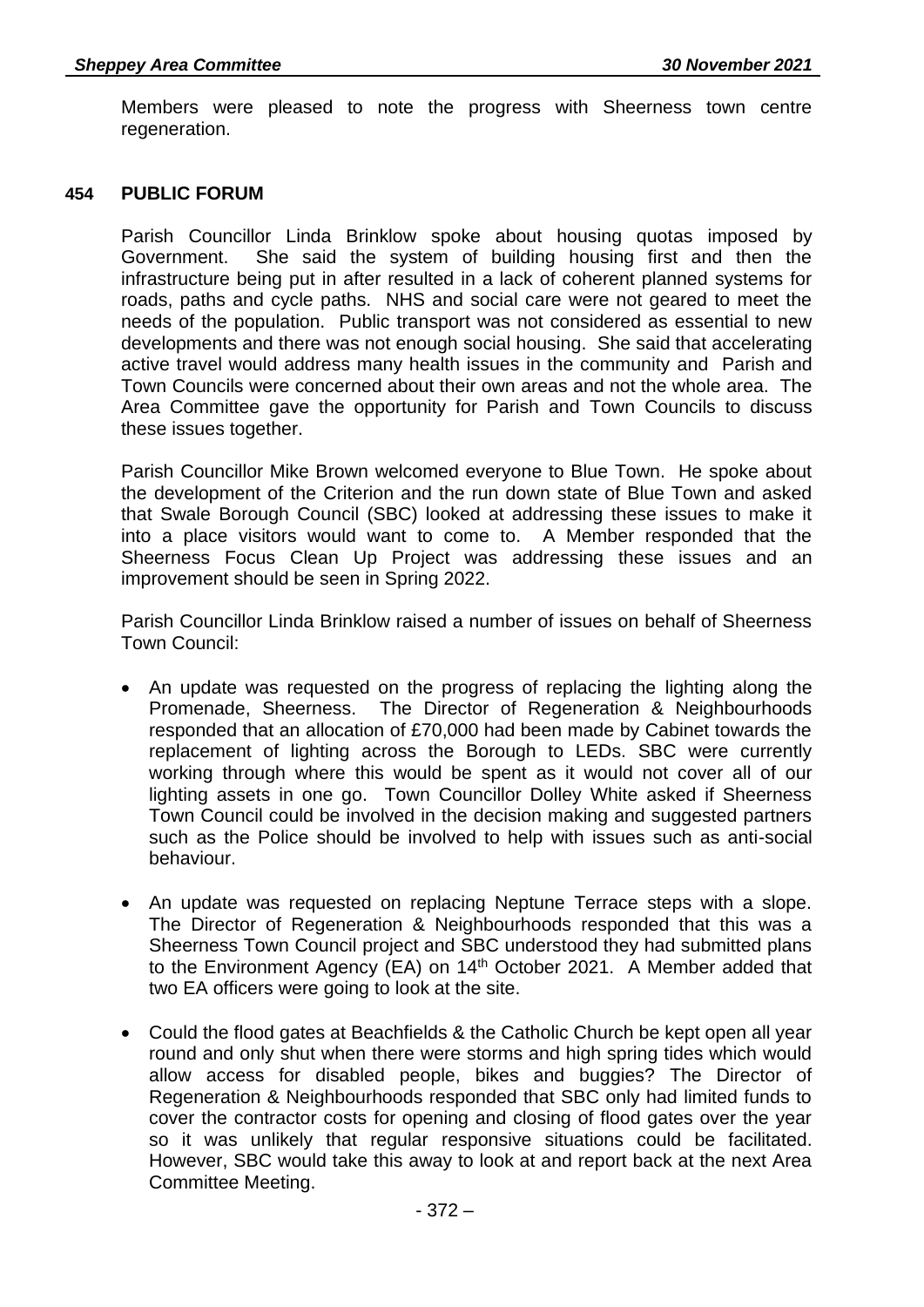## **455 LOCAL ISSUES TO BE RAISED**

Parish Councillor Pat Sandle raised the issue of the outflows at Warden Beach and said that flooding issues had not been resolved. The Chair confirmed that SBC had addressed this with the EA. Officers would ensure that the outcome of discussions were communicated to Councillor Sandle.

A comment was made that items in the latest Inside Swale focused mainly on Faversham and there was very little about Sheppey. Officers agreed to pass this comment on.

## **456 UPDATE ON WORK PLAN - TO INCLUDE FUNDING ALLOCATIONS FOR 2021- 22 - TO FOLLOW**

Members noted the report and officers were thanked for their work. A comment was made that the scoring system had worked very well.

A Member said that the funding should be used for the Area Committee to achieve their vision to improve the area but the bids set out in the report didn't correlate with that. The Chair responded that Members had been asked for proposals for allocating funds but nothing had come forward. All the bids presented complied with the criteria agreed by Sheppey Area Committee.

Councillor Cameron Beart proposed and Councillor Pete Neal seconded a proposal that the following funding be allocated to each project:

Warden Bay Playgroup, resurface play area - £3,010.56

Sheppey District Scouts, repairs to the Sheppey District Scout Hut - £1,550.00 Queenborough Town Community Centre Ltd, Castle Connections, repairs and replacement flooring - £9,000.00

Member bid, installation of benches in shelters overlooking the gardens by the Sheerness leisure centre - £1,400.00

Sheppey War Memorial Trust, extend memorial wall - £21,464.00

Member bid, Whitehouse toilet painting - £2,500.00

Blue Town Remembered, installation of lift - £2,000.00

Teddy Bear Day Care Sheppey, replacement ceiling - £2,798.00

Sheppey Heritage Trust, extension to existing Eastchurch Aviation Museum - £4,228.70

On being put to the vote the proposal was agreed.

## *Resolved:*

- *1) That the £56,000.00 funding be awarded to projects in the following proportions:*
	- *a) Warden Bay Playgroup, resurface play area - £3,010.56;*
	- *b) Sheppey District Scouts, repairs to the Sheppey District Scout Hut - £1,550.00;*